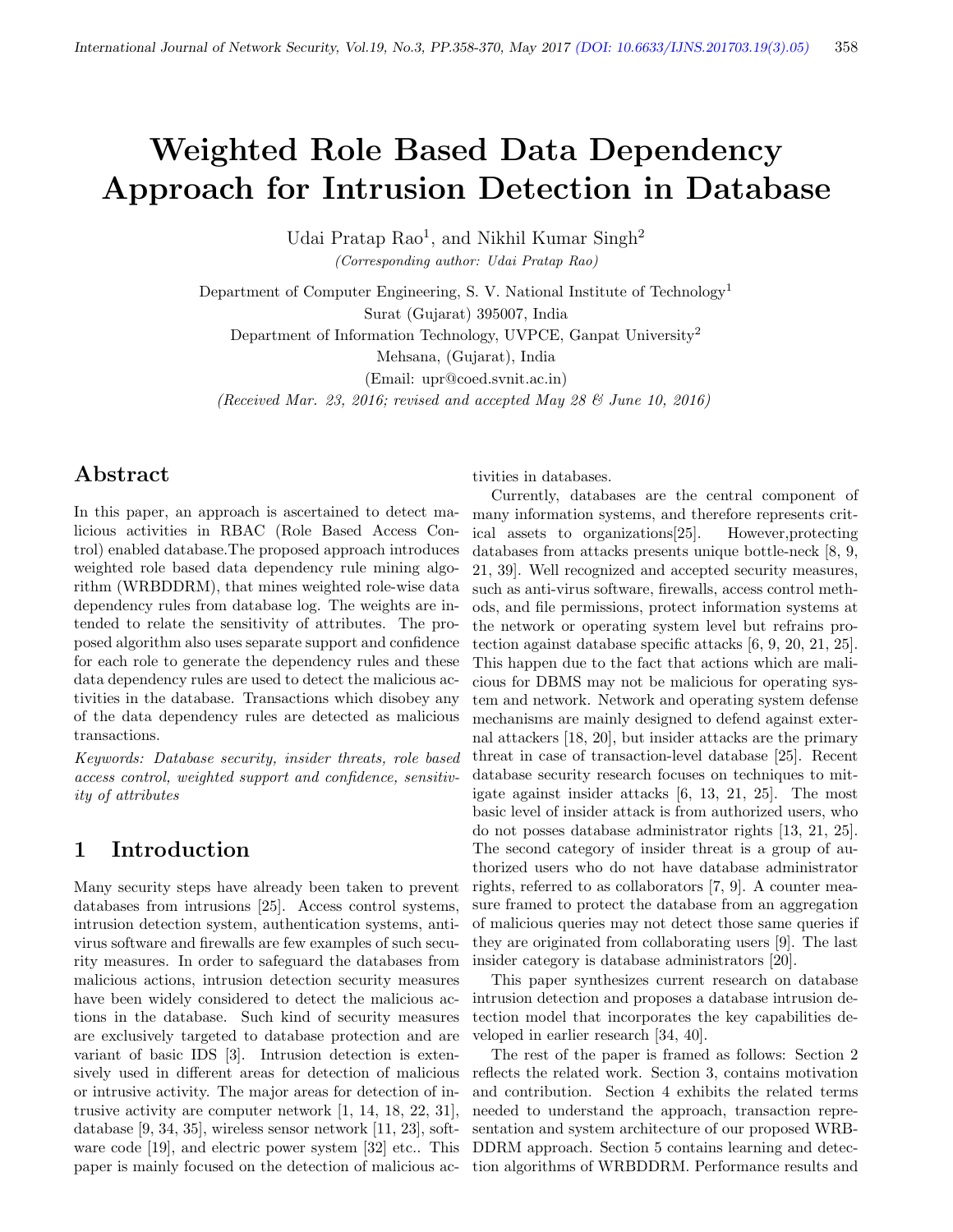analysis are emphasized in Section 6. Finally, we conclude processing. If role obtained by classification is same as our work in Section 7.

# 2 Related Work

Database IDS mainly uses one of the two approaches: misuse detection and anomaly detection. The anomaly detection is more effective than misuse detection because it detects known and unknown attacks.

Chung et al. [10] proposed the system called DEMIDS (Detection of Misuse in Database Systems) in 2000. DEMIDS defines notion of distance measure. Pair wise shortest distance and schema distance of set of attributes is measured with the help of integrity constraints. Then frequent item sets are extracted from the database log with the help of distance measure. The frequent item sets are considered as the profiles of users, which can later be used by security officer to verify existing security policies. This approach gives the basic idea of database IDS and does not provide the explored view.

In 2000, Lee et al. [24] contemplated database intrusion detection system for real-time database systems. For detecting intrusions, they exploited real-time properties of data. They keep track of update rates of data objects, which are unknown to the intruder. This approach is exclusively applicable to real time database where time of access is utmost important.

Low et al. [26] suggested a fingerprint (signature) based approach in 2002. In this, the signature of legitimate transactions are stored where new transactions executed by the user are checked against previously stored fingerprints. Signature based approaches are only possible if there are fixed number of applications which can access database. In this approach, the signature in the form of fingerprint introduces the matching overhead and parallelly effects the accuracy.

Hu et al. [13] proposed data mining approach in 2004 to identify intrusion. They used rule based classification for the system. During learning phase frequent sequential patterns are extracted and used for generating classification rules viz. read rules and write rules. These rules are used during detection phase for detecting the intrusion. They focused particularly on malicious modification of data, while malicious read operation are not caught by their proposed approach.

Vieira et al. [43] proposed DBMTD (Data Base Malicious Transaction Detector) mechanism in 2005. The approach is signature based. They have done the manual profiling of transactions, which is not possible if number of valid transactions by applications is too high. Usefulness only for small and fixed number of applications is the major drawback of the approach.

Bertino et al. [8] proposed intrusion detection scheme for RBAC-enabled database in 2005. Naive bayes classifier is used for detecting intrusion in RBAC enabled database. They have proposed three levels of triplets that can be used to transform database log after peroriginal one which has executed the query then transaction is said to be a legitimate transaction.

Later in 2008, Kamra et al. [21] improved their approach by using quiplets instead of triplets. Drawback of their both approaches is that if database is not RBACadministered then there is a need to maintain separate profiles for each user, which will add large memory overhead to store the profiles and execution time for classification. The approach is restricted to work at query level and not at transaction level is another major limitation of the work presented.

Srivastava et al. [40] proposed Weighed Data Dependency Rule Miner (WDDRM) algorithm in 2006 and improved the approach [16] by considering the sensitivity of attributes. This helps in extracting sequences with attributes which are sensitive but less accessed.

Mathew et al. [30] proposed data-centric approach to insider attack detection in database systems in 2010. Their experimental result shows that their technique is very effective, accurate, and is promising in complementing existing database security solutions. This approach was the first data-centric approach for detecting database intrusion.

In 2010, Rao et al. [33] improved the approach presented in [8] by extending it at transaction level. They have shown that their approach outperforms compared to query level approach [8]. In 2014, an approach for enhancing the detection rate in database Intrusion Detection System proposed [35]. This novel approach provides the flexibility in profile matching constraints. They are able to enhance the detection rate by reducing the false positive and false negative rate.

In 2015, Rao et al. [34] proposed an RBDDRM (Role based Data Dependency Rule Miner) approach for detection of database privilege abuse in RBAC (Role Based Access Control) administered database. This approach mines role wise data dependencies from database log which are considered as role profiles and are used to detect the privilege abuse by database users. The main focus is on the read, write, and conditional rules to strengthen the approach. The approach proposed in [34] is further improved by considering the sensitivity of attributes.

## 3 Motivation and Contribution

Database breaches have always been a threat to the privacy of individuals and organizations [17]. According to Verizon data breach investigation report of 2012, out of all attacks involving insider, 90% were malicious and was performed intentionally. It indicates that detection of malicious insider attack in the database is of great concern [42].

Insider attacks have not only grown frequently, but also found significantly more damaging to businesses than external attacks. In 2008, the Identity Theft Resource Center (ITRC) in the United States said that one in six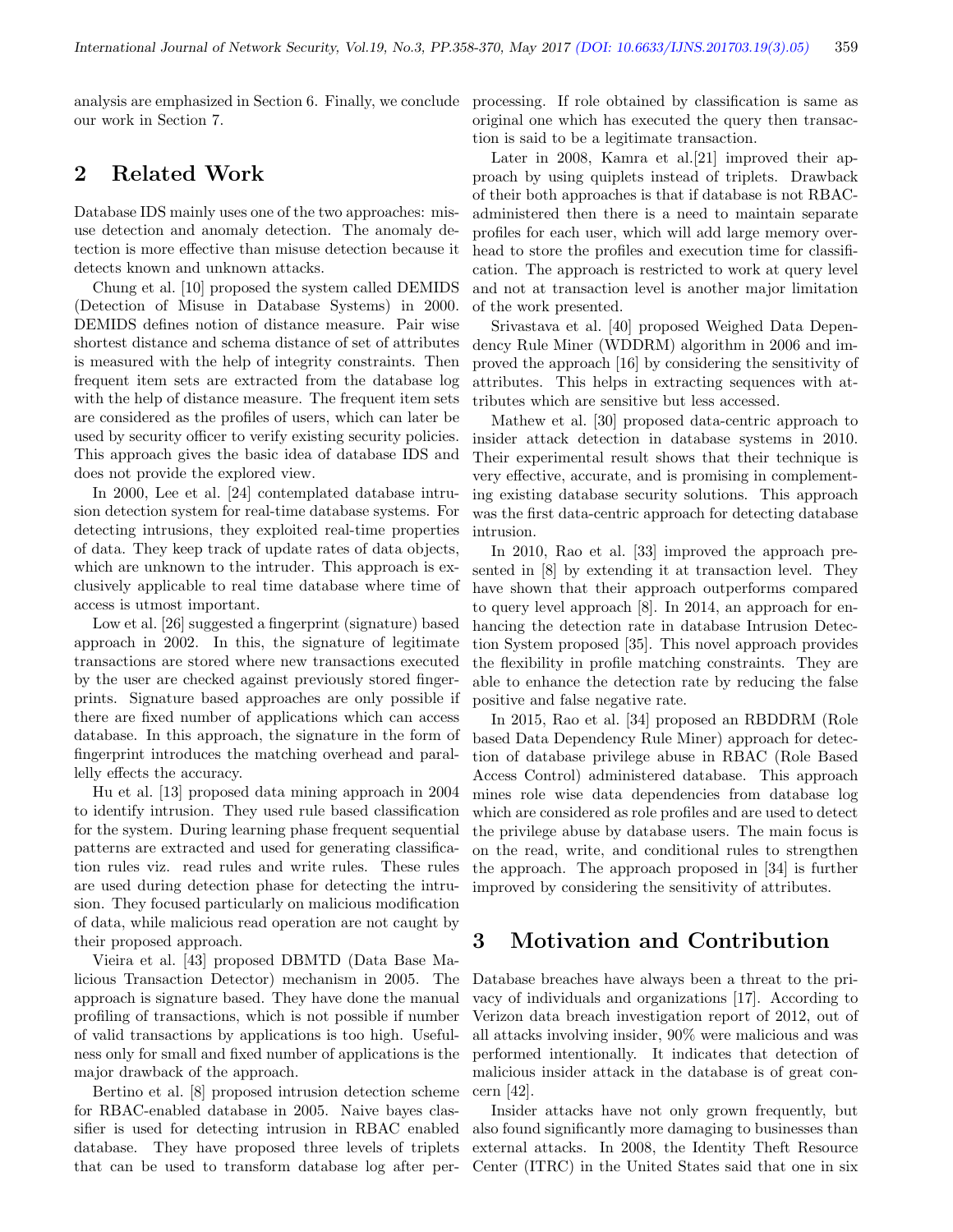breaches (7.7%) was attributed to insiders, more than twice of that found in 2007 (16%) [15]. The ITRC 2008 report reached 656 breaches in which 35,691,255 records were exposed by the end of 2008, reflecting an increase of 47% over last year's total of 446. The ITRC 2013 breach report reached 614 breaches, in which 91,982,92 records were exposed by the end of 2014 [16]. In its 2008 Data Breach Investigations Report, based on more than 500 forensic investigations of security breaches, Verizon Business found that half of all internal breaches were conducted by IT administrators [5]. The 2008 CSI Computer Crime and Security Survey [37] reported continuing trends in the frequency and severity of insider abuse and financial fraud. From 2004 to 2011, respondents consistently reported insider abuse as the second most frequent type of security incident [27, 28, 29, 36, 37, 38]. The specific rate of insider abuse incidents ranged from as low as 42% of all reported incidents [29] to as high as 59% [27, 36]. Financial fraud is another form of insider attack and accounted for 8% to 12% of reported incidents between 2004 and 2011 [27, 28, 29, 36, 37, 38]. Insider attacks are not just frequent but expensive too. The two insider related categories of computer security incidents named (i) insider abuse, and (ii) financial fraud account for a major portion of computer security losses [36, 37]. As per the statistics shown by Verizon 2010 data breach investigation report [4], it is clear that some effective method is required to detect the malicious activities in the database.

Rao et al. [34] inspired from the concept of Hu and Panda [13] and proposed role based data mining approach in which rules are generated for each role separately. Conditional rules are generated along with the read and write rules. In this approach no rules will be generated if some attributes are less frequent and more sensitive to be attacked. Using sensitivity of attributes we can improve the performance of the database IDS [34]. We propose the following measures to improve the performance of [34].

- 1) Proposed approach extracts data access dependencies based on the weighted scheme [40] that exists between the attributes of the database using [12]. In our approach, access dependencies are extracted separately for each role based on the sensitivity of the attribute.
- 2) We modify the definition of read, write and conditional rules given in [34]. These modified read, write and conditional rules present strict checking of user input transactions for malicious behavior. The definition of read, write, conditional rules in [13, 34] contain only one attribute on LHS. For example:

$$
w(a) \rightarrow r(b, c)r(b, d)
$$
  

$$
w(f) \rightarrow c(k, d).
$$

In our approach, we define the read, write, and conditional rules in which one or more attributes are allowed on LHS. For Example:

$$
w(a, e, f) \rightarrow r(b, c)r(b, d)
$$
  

$$
w(e, f) \rightarrow c(b, c).
$$

3) We use different support and confidence for each role based on the fact that how much dependency rules are required to detect the malicious pattern precisely. Each role in the DBMS is having different access pattern of database. If some role in the system accesses the database more frequently then higher support is required and if accesses of the database are less frequent then lower value of support is needed to get the desirable frequent sequences. Now, with the help of these frequent sequences generated for each role, we use separate confidence for that role, so that generated rules can effectively detect the actual behavior of the user input transaction. If the confidence value is high, then fewer rules will be generated, hence the chances of higher false negative rate. If the confidence value is less then more rules will be generated and the chances of higher false positive rate. So, we have chosen the confidence value separately for each role in such a way that lowers the FP and FN values. To extract such data dependencies, we use database access history which is assumed to be free from attacks. These dependencies are then used to extract dependency rules. These data dependencies which are in the form of access rules (different for each role) are used to detect the database insider abuse.

# 4 Weighted Role Based Data Dependency Rule Miner

We have used sequential pattern mining algorithm [2] for extracting data dependencies in the database system. Sequential patterns extracted are then converted to data dependency rules. We use the rule-based classification technique for detection of malicious activity. The rules generated at the end of our approach reflect data dependencies among attributes of the database.

Our approach is concerned more about insider attack and detects external attacks as well if an intruder disobeys any data dependency rules. Our work is based on relational database; we call our proposed algorithm as WRBDDRM (Weighted Role Based Data Dependency Rule Miner).

#### 4.1 Terminologies

In this section, we explain some of the formal definitions needed to understand the approach.

Read Operation: Read operation on a set of attributes is represented as  $r(a_1, a_2, ..., a_n)$ . Read operation  $r_1$ , is said to be contained in read operation  $r_2$ , if  $r_2$  have all attributes present in  $r_1$  (means  $r_2$  is the subset of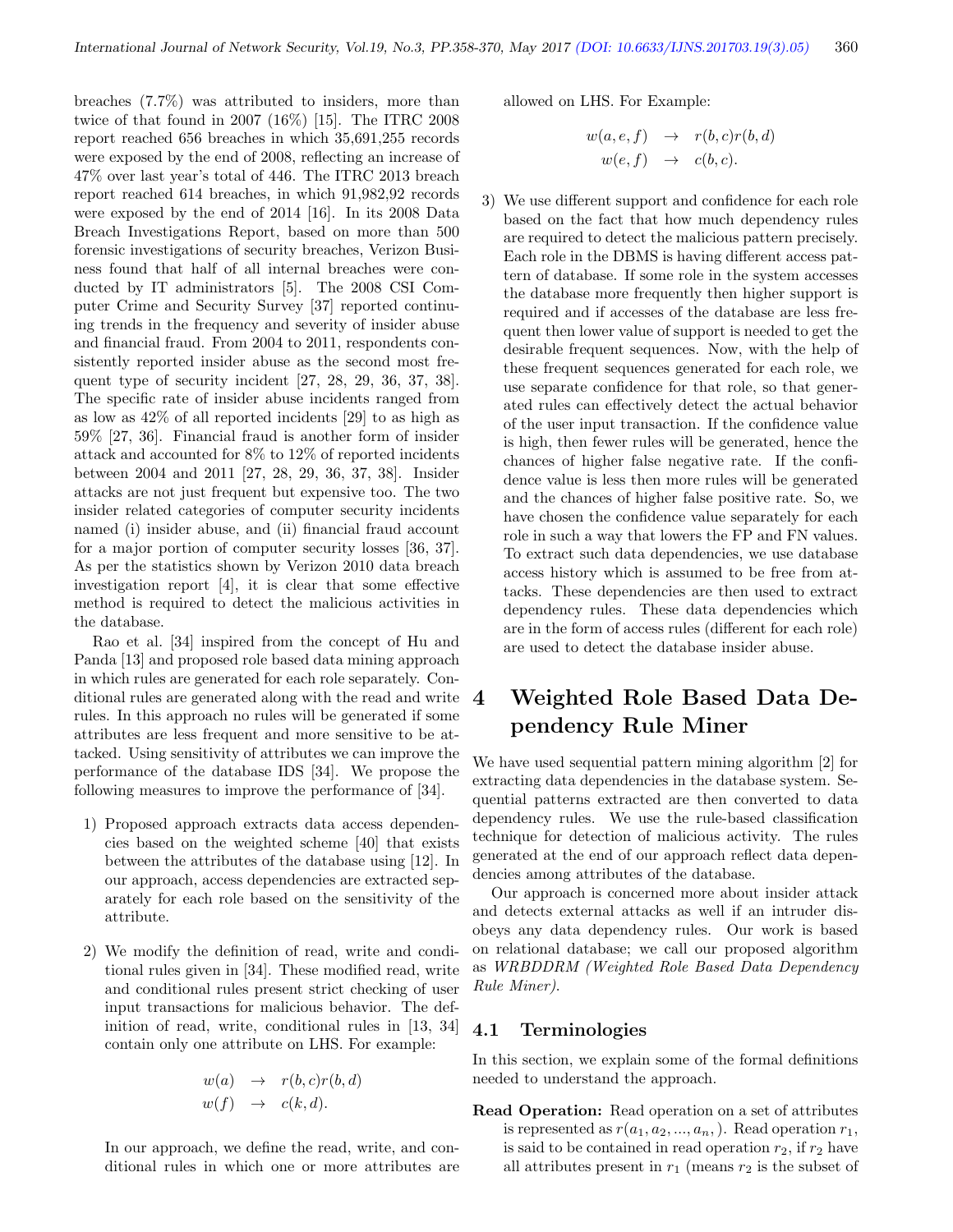that are not present in  $r_1$ .

- Write Operation: Write operation on a set of attributes is represented as  $w(a_1, a_2, \dots, a_n)$ . Write operation  $w_1$  is said to be contained in write operation  $w_2$ , if  $w_2$  has all attributes present in  $w_1$ . Write operation  $w_2$  may have extra attributes that are not present in  $w_1$ .
- Conditional Operation: Conditional operation on set of attributes means there is condition on those attributes in a query of transaction. For example in a query "select name from student  $id=1$ ", there is a condition operation on attribute id. There may be several attributes in one operation. Conditional operation is represented as  $c(a_1, a_2, \ldots, a_n)$ .

Remark 1. Attributes within one operation is an unordered set of attributes i.e. their sequence does not matter.

Sequence: Sequence is an ordered list of one or more read, write or conditional operations. Each read, write or conditional operation in a sequence can have one or more attributes on which operation is believed to be performed simultaneously (sequence of attributes in an operation is irrelevant). Sequence is denoted as

$$
\langle o_1(a_{11}, a_{12}, \ldots a_{1w}), o_2(a_{21}, a_{21}, \ldots a_{2x}),
$$
  

$$
o_3(a_{31}, a_{32}, \ldots a_{3y}), \ldots o_n(a_{n1}, a_{n2}, \ldots a_{nz}) >
$$

Here,  $o_i$  denotes read  $(r)$ , write  $(w)$  or conditional (c) operation.  $a_{kl}$  denotes the attribute of the relation. A sequence  $\langle o_{11}, o_{12}, o_{13}, \ldots, o_{1n} \rangle$ is said to be contained in another sequence <  $o_{21}, o_{22}, o_{23}, \ldots o_{2m} >$ , if there exist integers  $i_1 < i_2 < i_3 < \dots$  such that  $o_{11} \subseteq o_{2i_1}, o_{12} \subseteq$  $o_{2i2}, o_{13} \subseteq o_{2i3}, \ldots o_{1n} \subseteq o_{2in}$ , and also  $o_{1k}$  and  $o_{2ik}$  must be same operation (read, write or conditional) where  $1 \leq k \leq n$ .

- Support: The support for a sequence is defined as the fraction of total transactions that contain the sequence. Transaction is also the sequence of operations.
- Read Sequence: Read sequence is a sequence with all operations as read operations except last operation which must be write operation; all read, write operations in a read sequence can have several attributes. Read sequence of set of attributes is denoted as

 $\langle r(a_{11}, a_{12}, \ldots a_{1w}), r(a_{21}, a_{22}, \ldots a_{2x}),$ 

 $r(a_{31}, a_{32}, \ldots a_{3y}), \ldots w(a_{n1}, a_{n2}, \ldots, a_{nm}) >$ which represents that transaction may need to perform all read operations in order before the transaction updates attribute  $(a_{n1}, a_{n2}, \ldots, a_{nm}).$ 

- $r_1$ ). Read operation  $r_2$  may have extra attributes **Read Sequence Set (ReadSeqSet):** Read sequence set is the collection of all read sequences.
	- Read Rule: Read rule is a rule with exactly one write operation on LHS and ordered sequence of read operation(s) on RHS. Read rule is denoted as,

$$
w(a_{n1}, a_{n2}...a_{nm}) \rightarrow r(a_{11}, a_{12},...a_{1w}), r(a_{21}, a_{22},...a_{2x}),...r(a_{(n-1)1}, a_{(n-1)2},...a_{(n-1)z}) >
$$

**Remark 2.** A rule  $r_1$  is said to be contained in rule  $r_2$ , if LHS of both the rules is same and operations on RHS of  $r_1$  is subset of operations on RHS of  $r_2$ . Also, attributes of all operations on RHS of r1 must be the subset of attributes of corresponding operations on RHS of  $r_2$  [34].

Write Sequence: Write sequence is a sequence with all operations as write operations; all write operations in a write sequence can have several attributes except first write operation which must have exactly one attribute. Write sequence is denoted as,

$$
\langle w (a_{11}, a_{12}, \ldots, a_{1n}), w (a_{21}, a_{22}, \ldots, a_{2x}),
$$
  

$$
w (a_{31}, a_{32}, \ldots, a_{3x}) \ldots w (a_{n1}, a_{n2}, \ldots, a_{nz}) \rangle
$$

which shows that transaction may need to perform all write operations in order after the transaction updates attribute  $(a_{11}, a_{12}, \ldots, a_{1n}).$ 

- Write Sequence Set (WriteSeqSet): Write sequence set is collection of all write sequences.
- Write Rule: Write rule is a rule with exactly one write operation on LHS and ordered sequence of write operation(s) on RHS. Write rule is denoted as,

$$
w(a_{11}, a_{12}, \ldots, a_{1n}) \rightarrow \langle w (a_{21}, a_{22}, \ldots, a_{2x}), w (a_{31}, a_{32}, \ldots, a_{3x}) \rangle
$$

Write rule can be easily generated from write sequence.

Conditional Sequence: Conditional sequence is a sequence of exactly two operations; in which first operation must be conditional operation on one or more attributes and second operation must be read or write operation on one or more attributes. Conditional sequence is denoted as  $\lt c$   $(a_{11}, a_{12}, \ldots, a_{1x}),$  $r/w$   $(a_{21}, a_{22}, \ldots, a_{2n}) >$  which represents that transaction may need to perform conditional operation on set of attributes immediately before the transaction read/write attributes  $(a_{21}, a_{22} \ldots a_{2n}).$ 

**Remark 3.** A conditional sequence  $\langle c_{11}, o_{12} \rangle$  (o<sub>12</sub> here must be read or write operation) is said to be contained in another sequence  $\langle o_{21}, o_{22}, o_{23}, \ldots, o_{2m} \rangle$ , if there exist integers i, j=i+1 such that  $c_{11} \subseteq o_{2i}$  and  $o_{12} \subseteq o_{2j}$ , and also  $o_{2i}$  is conditional operation and  $o_{2j}$  is same operation (read, write or conditional) as  $o_{12}$ .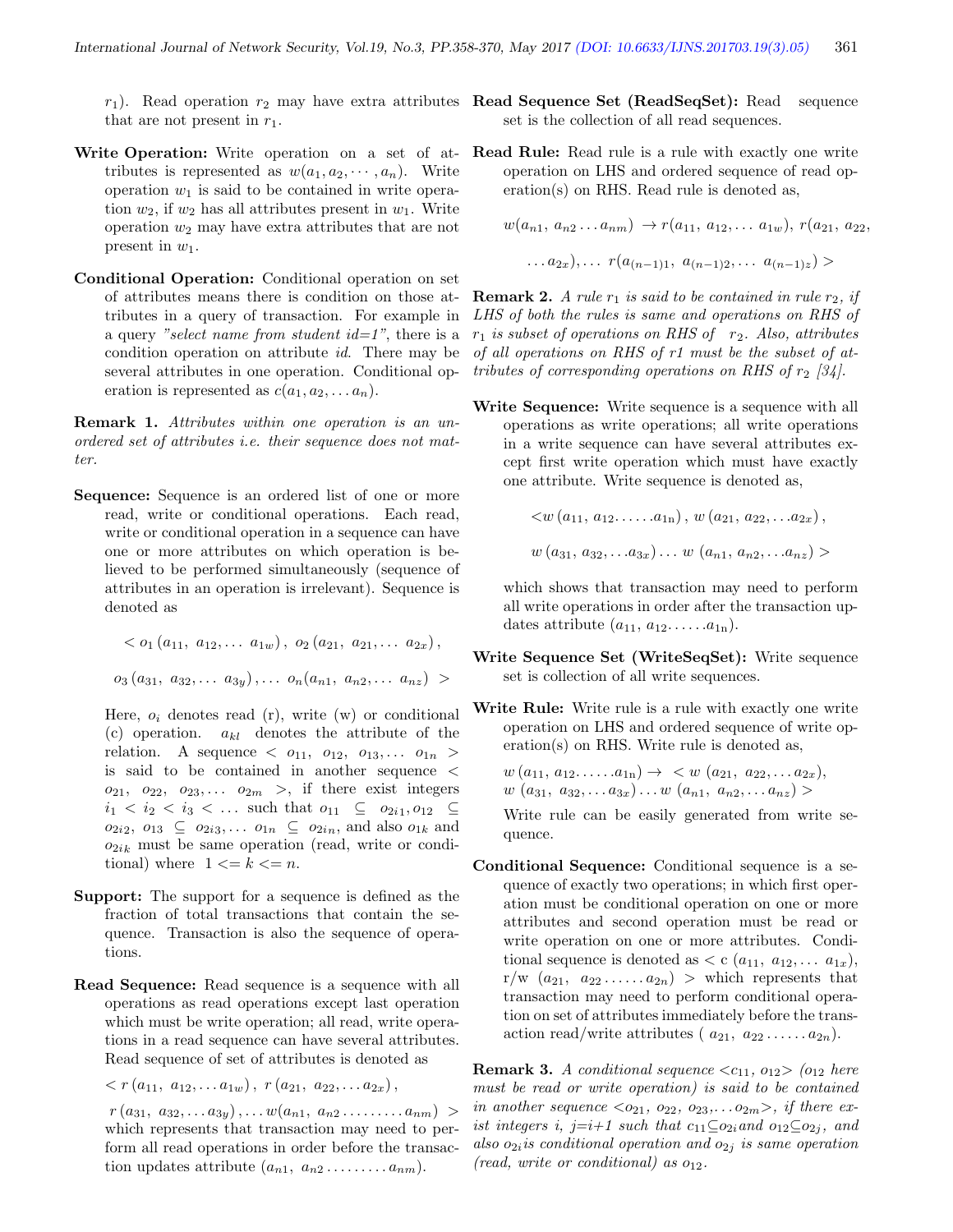- Conditional Sequence Set: Conditional sequence set is collection of all conditional sequences.
- Conditional Rule: Conditional rule is a rule with exactly one read/write operation on LHS and exactly one conditional operation on RHS. Conditional rule is denoted as,

$$
r/w(a_{21}, a_{22} \ldots a_{2n}) \to c(a_{11}, a_{12}, \ldots a_{2x}).
$$

Conditional rule can be easily generated from conditional sequence.

- Confidence: Confidence of a rule can be defined as the fraction of support of the sequence from which rule is generated to the support of the operation on LHS.
- Weighted Support and Confidence [40]: Few attributes in every database that are much important to be sensed or tracked for malicious modifications as compared to the other attributes. More the sensitivity of an attribute is, more is its weight. Srivastava et al.[40] have categorized the attributes in three sets: High Sensitivity (HS), Medium Sensitivity (MS), and Low Sensitivity (LS). The sensitivity of an attribute depends on the database application. From an integrity perspective, in addition, the sensitivity for modifications of attributes are more vital than reading them. Let x be the same attribute and if  $x \in HS$  then  $W(x_w) > W(x_r)$ , in which W represents function of weight,  $x_w$  indicates writing or altering attribute x and  $x_r$  signifies attribute x reading.

We arrange all the attributes into the aforementioned three sets on the basis of their sensitivities and allocate numerical weights to each set; once schema is given for instance, say  $w_1, w_2, w_3 \in \mathbf{R}$ , is the real number set and  $w_3 = w_2 = w_1$  are the weights of HS, MS and LS, respectively for each category. Lets assume  $d_1, d_2, d_3 \in \mathbb{R}$  are the additional weights associated with write operations, such that  $d_3 = d_2 = d_1$ . Let read operation accesses the attribute x and  $w_1$  denotes the weight associated with x. If write operation also accesses the attribute x then the weight associated to x will be  $w_1 + d_1$  and can be represented as,

$$
W(x_r) = w_1
$$
  

$$
W(x_w) = w_1 + d_1.
$$

Let us assume a sequence s with weight  $w_s$  and let N be the total number transactions. If s is present in n transactions out of N transactions, then the support of sequence s can be given as  $[40]$ ,

$$
Support(s) = (n * w_s) / N.
$$

Suppose  $R$  be a rule of read operation having the form  $a_{iw} \rightarrow a_{1r}, a_{2r}, \cdots, a_{kr}$  produced from the read sequence  $rs \in ReadSeqSet$ . Let  $Count(a_{jw})$  and  $Count(rs)$  be

the aggregate count of the attribute  $a_{jw}$  and that of rs among the total transactions. The weighted confidence of the rule R is defined as [40],

Confidence 
$$
(C_R)
$$
 = Count (rs) / Count  $(a_{jw})$ .

*Count*  $(a_{iw})$  is defined as follows:

$$
Count(a_{jw}) = \sum_{\forall Transactions \neq T, a_{jw} \in TangrsT} (w3 + d3)
$$

$$
+ \sum_{\forall Transactions, rs \in T} max(W(rs)).
$$

 $Count(rs)$  is defined as,

$$
Count(rs) = \sum_{\forall TransactionT, rs \in T} max(W(rs)).
$$

Maximum disobeyed confidence: Maximum disobeyed confidence finds the severity of the malicious activity by using the confidence of rules [34]. It uses maximum function to get the highest confidence from confidences of disobeyed rules. The maximum confidence from disobeyed rules shows the severity of the malicious activity. Let there is a rule  $r(a) \rightarrow c(b)$  with 70% confidence. This means that out of all transactions reading attribute 'a', 70% of transactions have conditional operation on attribute 'b' immediately before reading attribute a. While 30% of transaction that does not support this rule; do not have conditional operation on attribute b immediately before reading attribute a. So, transaction detected as malicious might be from these 30% of transactions which are not malicious. But, if transaction disobeys rule with 100% confidence then there are more chances of that transaction being malicious.

#### 4.2 Transaction Representation

Transactions from the database log (during learning phase) and transactions from users (during the detection phase) need to be preprocessed. After the pre-processing it is represented in the format needed by our approach which is similar to the representation used by [34]. It can be better understood by following example.

Select 
$$
a, b, c, d
$$
  
from table\_name  
where  $e = "xyz"$  and  $f = "abc"$   
Update table\_name  
set  $a = "pqr", e = "xyz"$   
where  $c = "abc"$ 

Above transaction of two queries, after pre-processing is represented as,

$$
\langle c(e, f), r(a, b, c, d), c(c), w(a, e) \rangle
$$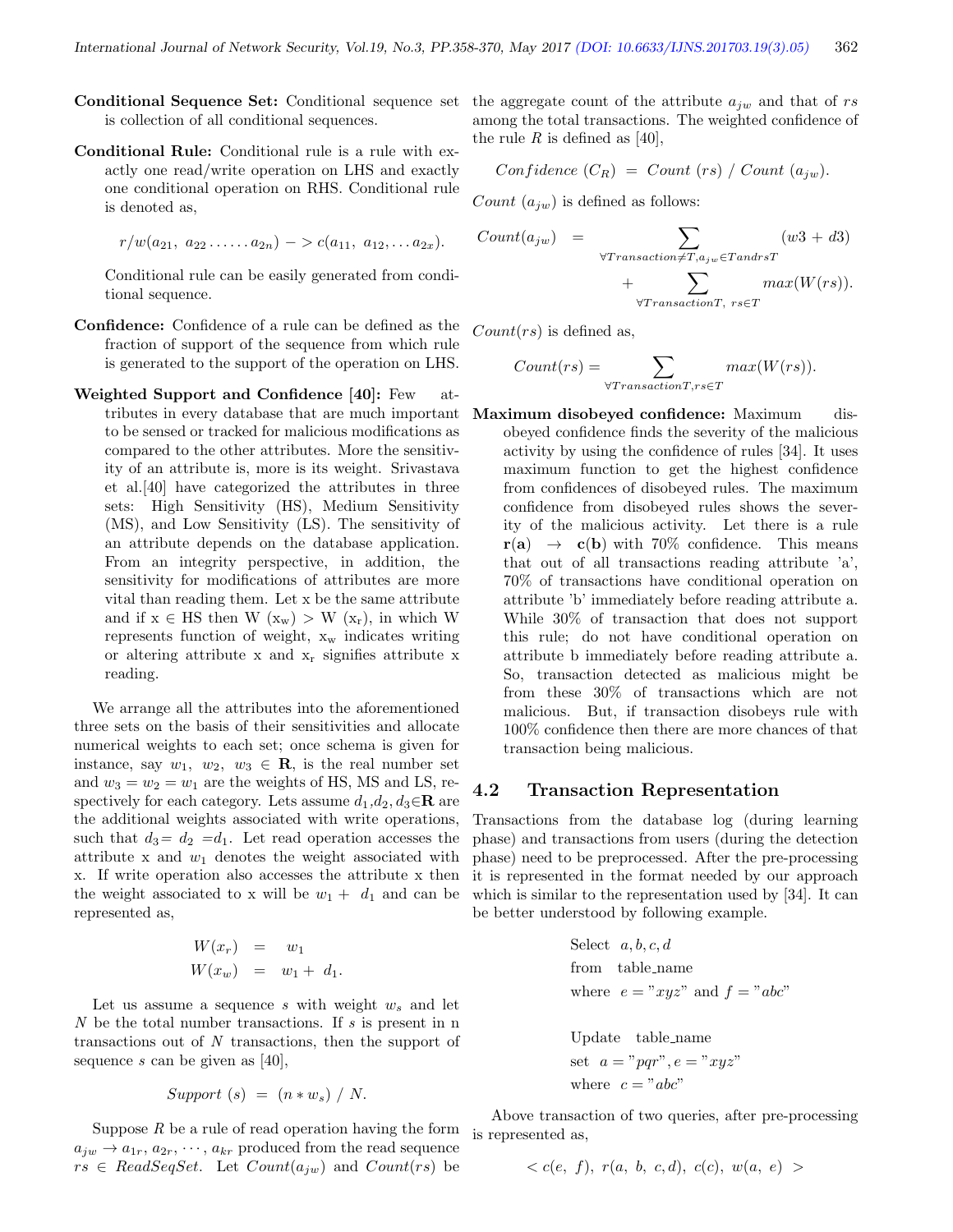Attributes used by WHERE clause are considered as conditional operation on those attributes.

#### 4.3 Proposed System Architecture

.

The proposed system architecture as given in Figure 1 has two phases: learning phase and detection phase. In the learning phase, the database log is used to mine role profiles where the transactions are converted to a representation as discussed in Section 4.2. After completion of pre-processing, preprocessed transactions are fed to proposed algorithm to extract the role-profiles. These profiles are then stored for later use and represents the normal behavior of the role.



Figure 1: Proposed system architecture

In the detection phase, new user transaction is checked when it is executed. The transaction from the user is preprocessed first and converted to the same presentation used during the learning phase. The preprocessed transaction is given as input to the detection engine which consults the role profiles and checks the transaction against all the rules to the corresponding role of the users. If the transaction disobeys any rule, an alarm is raised (entry in the log of possible abuses). Otherwise, it is considered as normal transaction and no action is taken in such case.

## 5 The Algorithm

Our proposed approach works in two phases viz. learning phase and detection phase.

#### 5.1 Learning Phase

Preprocessed transactions are fed to the proposed WRB-DDRM learning algorithm after feature extraction from the database log. The steps of this algorithm are described in Algorithm 1. At the end of WRBDDRM learning algorithm, role wise profiles are generated and stored on the permanent storage. Terminologies for WRBD-DRM learning algorithm are listed in Table 1.

|  |  | Algorithm 1 WRBDDRM Learning Algorithm |  |  |
|--|--|----------------------------------------|--|--|
|--|--|----------------------------------------|--|--|

- 1: Input: Set of preprocessed transactions from the database log; T 2: Output: Role wise rules i.e. read, write and conditional rules for each role
- 3: Initialize sensitivity group of attributes and for each role k,  $1 \leq$  $k \leq n$
- 4: Initialize  $T_k = \{\}$ <br>5: for each transaction
- for each transaction t in T do
- 6: Insert t  $\text{to} T_k$ , where k is role who executed t 7: end for
- end for
- 8: **for all** role k, where  $|T_k| > 0$  **do**<br>9: Initialize  $RS_k = \{\}, \quad WS_k$ 9: Initialize  $RS_k = \{\}, \; WS_k = \{\}, \; CS_k = \{\}, \; RR_k = \{$ Initialize  $RS_k = {\begin{matrix} 1 \\ 1 \end{matrix}}$ ,  $WS_k$ <br>{ },  $WR_k = {\begin{matrix} 1 \\ 1 \end{matrix}}$ ,  $CR_k = {\begin{matrix} 1 \\ 1 \end{matrix}}$
- 10: Generate sequential pattern
- $x_i = Weighted\_A prioriAll algorithm(T_k, min\_support_k) \label{eq:1}$
- 11: end for
	-
- 12: **for all sequential pattern**  $x_i$ **, where**  $|x_i| > 1$  **do 13: <b>if**  $|x_i|=2$ . If the last operation in  $x_i$  is writ **if**  $|x_i|=2$ , If the last operation in  $x_i$  is write or read operation and first operation in  $\boldsymbol{x}_i$  is conditional then
	-
- 14: add  $x_i$  to  $CS_k$ <br>15: end if
- 15: end if<br>16: if last if last operation in  $x_i$  is write and all other operations in  $x_i$  are read then
- 17: add  $x_i$  to  $RS_k$ <br>18: end if
- 18: end if<br>19: if first
- **if** first operation in  $x_i$  is write and all other operations in  $x_i$  are also write then
- 20: add  $x_i$  to  $WS_k$ <br>21: end if
- $21:$  end if  $22:$  end for end for
- 23: for every sequence s in  $CS_k$  do<br>24: **if** weighted confidence of
- if weighted\_confidence of conditional rule r generated from sequence s $>$ min\_con $f$ idence $_{\bf k}$  then
- 25: if If no rule in  $CR_k$  (with weighted confidence equal toweighted\_confidenceof r) contains r then
- 26: Add rule r to  $CR_k$ <br>27: end if
- 27: end if<br>28: Delete
- 28: Delete the rules from  $CR_k$  which has same weighted\_confidence as r and are contained in r
- 29: end if
- $30:$  end for  $31:$  for ever
- 31: for every sequence s in  $RS_k$  do 32: if weighted confidence in if weighted confidenceof read rule r generated from sequence s >min\_confidence<sub>k</sub> then
- 33: if no rule in  $R\ddot{R}_k$  (with weighted confidence equal to weighted confidenceof r) contains r then
- 34: Add rule r to  $RR_k$ <br>35: **end if**
- 35: end if
- 36: end if<br>37: Delete
- 37: Delete the rules from  $RR_k$  which has same weighted\_confidence as r and are contained in r
- 38: end for<br>39: for ever
- 39: for every sequence s in  $WS_k$  do<br>40: **if** weighted\_confidence of wr  $if weighted\_confidence$  of write rule r generated from sequence
- s $>$ min\_confidence $_{\bf k}$  then 41: if no rule in  $\overset{\textbf{K}}{W}R_k$  (with weighted confidence equal to
- weighted confidence of  $r$ ) contains  $r$  then 42: Add rule r to  $WR_k$ <br>43: end if
	-
- end if<br>Delete 44: Delete the rules from  $WR_k$  which has same weighted confidence as r and are contained in r
- 45: end if<br>46: Store
- Store  $RR_k$ ,  $WR_k$ , and  $CR_k$  to the permanent storage
- 47: end for

WRBDDRM learning algorithm generates role wise rules based on the sensitivity of attributes while considering separate support and confidence for each role.

Weighted AproriAll algorithm is used to gener-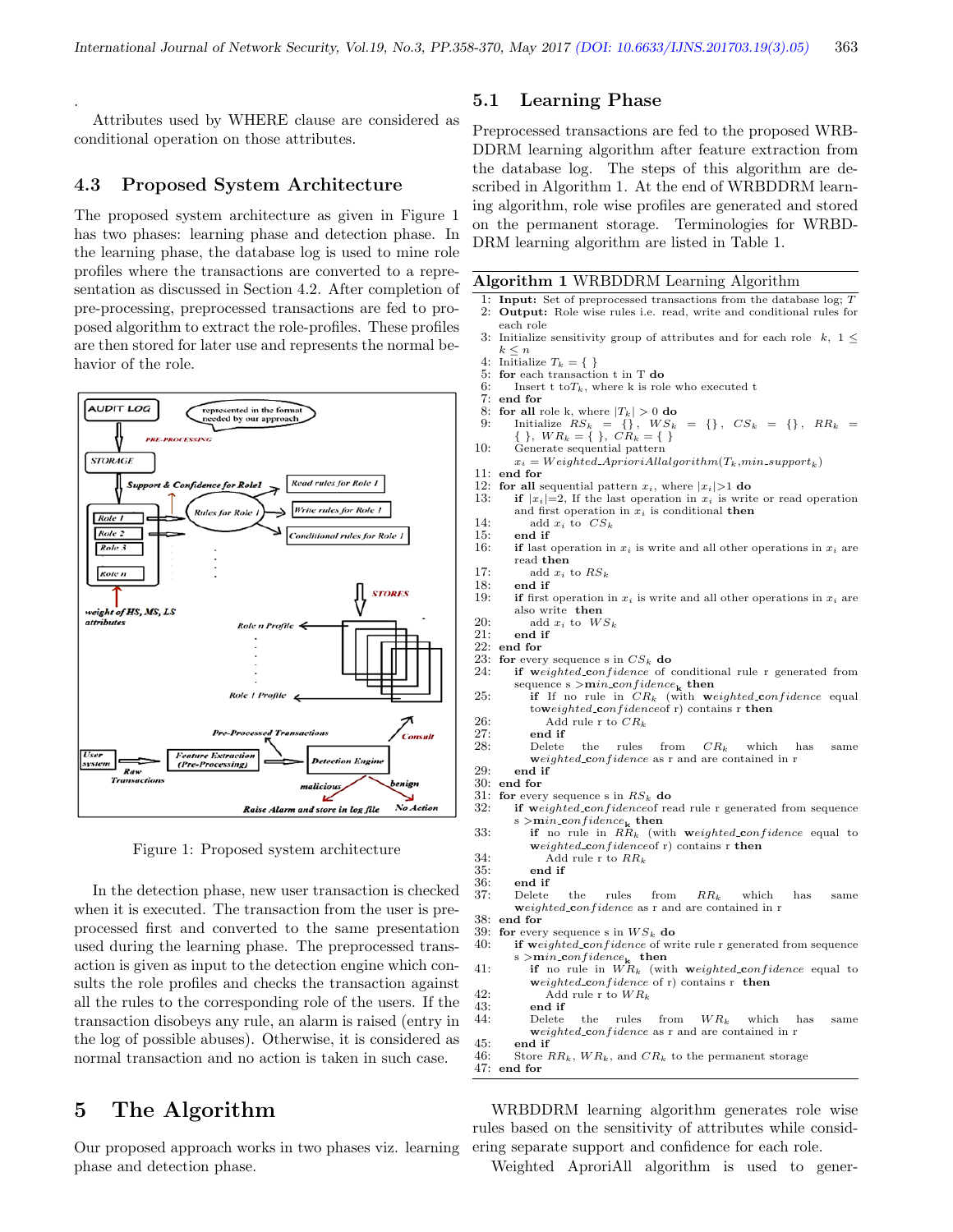| T                   | Set of all preprocessed transactions from the database log; |
|---------------------|-------------------------------------------------------------|
| $\boldsymbol{n}$    | Different types of roles in the application;                |
| $T_k$               | Set of preprocessed transactions executed by role k;        |
| $ T_k $             | Number of transactions executed by role k;                  |
| $RS_k$              | Set of read sequences mined for role k;                     |
| $WS_k$              | Set of write sequences mined for role k;                    |
| $CS_k$              | Set of conditional sequences mined for role k;              |
| $RR_k$              | Set of read rules generated for role k;                     |
| $WR_k$              | Set of write rules generated for role k;                    |
| $CR_k$              | Set of conditional rules generated for role k;              |
| $\boldsymbol{X}$    | Sequential patterns;                                        |
| $min\_support_k$    | Minimum support defined for role k;                         |
| $min\_confidence_k$ | Minimum confidence defined for role k;                      |
| $x_i$               | One out of many sequential patterns;                        |
| $ x_i $             | Length of sequential pattern $x_i$ .                        |

Table 1: Terminologies

ate sequential patterns for role k with minimum  $\text{supportmin\_support}_k$ . The steps of this algorithm are described in Algorithm 2.

Algorithm 2 Weighted AprioriAll algorithm

- 1: **Input:** Transactions of role k  $(T_k)$  and minimum support of role k  $(min\_support_k)$
- 2: Output: Sequential pattern of role k having minimum support as  $min\_support_k$
- 3:  $L_1 = \{\text{large 1-sequences}\}\$
- 4: k=2
- 5: for  $(L_{k-1} \neq \emptyset)$  do
- 6: C<sup>k</sup> = Candidate Gen (Lk−1) // candidates generation algorithm given below
- 7: end for
- 8: for each sequence s in the dataset do
- 9: for each candidate in  $C_k$  do
- 10:  $n_{c_k}$  = Increment the count that is contained in s
- 11:  $\mathbf{Wc_k}$  = weight of each candidate by using the concept in equation 1 and 2
- 12: **Candidate\_Support** = weighted support of candidate with weight  $\mathbf{Wc}_{\mathbf{k}}$  and  $\mathbf{n}_{\mathbf{c}_{\mathbf{k}}}$
- 13:  $L_k$  = Candidates in  $C_k$  with 5.3 Candidate Support>min support
- 14: end for
- 15: end for

Candidate generation algorithm is used in step 6 of Weighted AproriAll algorithm for generating new candidates. The steps of candidate generation algorithm are described in Algorithm 3.

#### 5.2 Detection Phase

In the detection phase, new user transaction is preprocessed and fed to detection engine. The detection engine reads the stored rules (outcome of learning phase) and

#### Algorithm 3 Candidate Generation algorithm

- 1: **Input:** Set of all large (k-1)-Sequences i.e.  $L_{k-1}$
- 2: **Output:** Set of all candidate k-Sequences i.e.  $C_k$ 3: Insert into  $C_k$
- 4: Select  $p.litemset_1, ..., p.litemset_{k-1}, q.litemset_{k-1}$
- 5: From  $L_{k-1}p$ ,  $L_{k-1}q4$ . Where  $p.litemset_1$  =  $q.litemset_1 \ldots \ldots$

 $p.litemset_{k-2} = p.litemset_{k-2};$ 

6: Delete all sequences  $C_k$  such that some (k-1) subsequences of c is not in  $L_{k-1}$ 

checks new user transaction against dependency rules of related role (role of the user who has executed the transaction). If the transaction is compliant with the rules then it is normal otherwise malicious and an alarm is raised. Raising of alarm means an entry is made to log of probable attacks. The steps of detection phase algorithm are described in Algorithm 4.

### Methodology of WRBDDRM Algorithm

Learning phase and detection phase can be best understood by an example. Table 2 and Table 3 show the preprocessed transactions from the database log which are executed by Role 1 and Role 2. We have considered  $(a,$ e, s, l, r, m) as high sensitive attributes,  $(d, j, h, i)$  as medium sensitive attribute, and  $(b, c, f, g, h, i, m, o,$  $p, q$  as low sensitive attributes. Weight for high sensitive, medium sensitive, and low sensitive attributes are considered as 3, 2, and 1 respectively. Rules for Role 1 is generated by considering support 40% and confidence as 75 % and rules for Role 2 are generated by considering support 45% and confidence as 70%.

Table 4 shows the strong association read, write and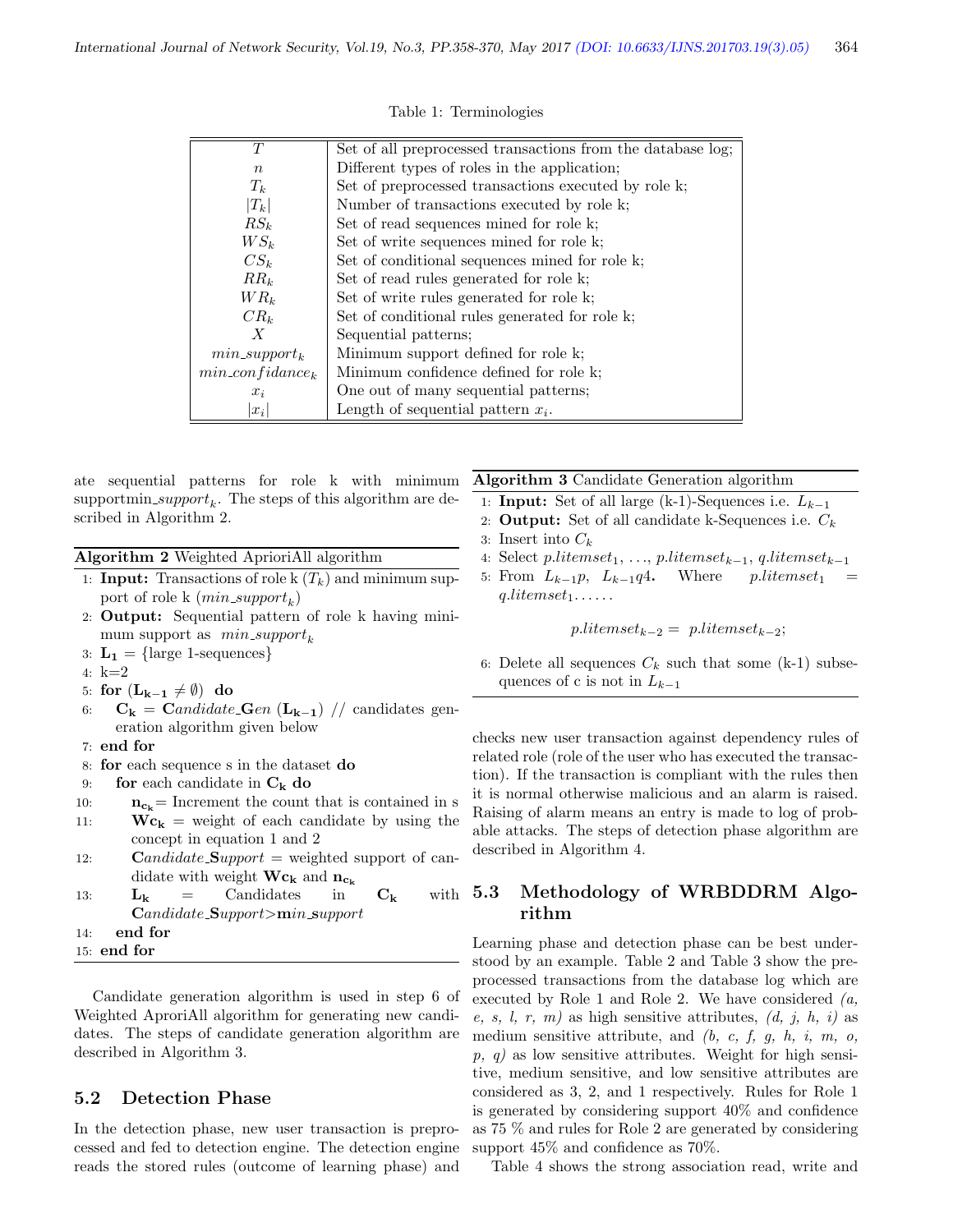| Algorithm 4 WRBDDRM Detection Algorithm        |  |  |  |  |  |  |
|------------------------------------------------|--|--|--|--|--|--|
| 1: Input: Preprocessed user input transactions |  |  |  |  |  |  |
| 2: Output: Malicious or normal transaction     |  |  |  |  |  |  |

- 3: for For every role k do
- 4: Initialize  $RR_k = \{\}, WR_k = \{\}, CR_k = \{\}$
- 5: Retrieve  $RR_k$ ,  $WR_k$ ,  $CR_k$  from permanent storage to memory
- 6: end for
- 7: for each read operation in t do
- 8: for every attribute a of the read operation do
- 9: **for** every rule r for attribute a in  $CR_k$  do
- 10: **if** r is disobeyed and  $max\_disobeyed\_confidence < weight\_confidence(r)$ then
- 11:  $max\_disobeyed\_confidence = weight\_confidence(r)$
- 12: end if
- 13: end for
- 14: end for
- 15: end for
- 16: for each write operation in t do
- 17: for For every attribute 'a' of write operation do
- 18: if If r is disobeyed &&  $max\_disobeyed\_confidence < weight\_cofidence(r)$ then
- 19:  $max\_disobeyed\_confidence = weight\_confidence(r)$
- 20: end if
- 21: **if** max\_disobeyed\_confidence  $\neq 0$  then
- 22: Add the entry to log of possible attacks along with  $max\_disobeyed\_confidence$

23: end if

- 24: end for
- 25: end for

Table 2: Example transactions for role 1

|    | $T1   <$ [e,a] r[a,b] c[a] w[d,c] r[e,c] w[d,a]>        |
|----|---------------------------------------------------------|
| T2 | $\langle$ [a,d] w[a,b,c]>                               |
| T3 | $\langle a, a \mid w \in (c, c] \mid w \in (a) \rangle$ |
| T4 | $\langle$ [e,a] r[b] c[d] w[b,c] r[d,e,c] w[d,a]>       |
|    | $T5$   < [d,e,a] r[e,b] c[b,c] w[e,c] >                 |

Table 3: Example transactions for role 2

|    | T1   $\langle$ [g,h] r[p] w[r] c[q] r[g,i,m] r[f,h,k]>                                           |
|----|--------------------------------------------------------------------------------------------------|
|    | T2   $\langle k  r[g,l] c[i,m] r[g,h,l] w[n] \rangle$                                            |
| T3 | $\langle \text{h}   \text{r}[f,h,k] \text{ w}[f,n] \text{r}[g] \text{c}[i] \text{ w}[l] \rangle$ |
| T4 | $\langle p $ r[p] w[q] r[g] c[h,k] w[i] r[k] r[f,h] >                                            |
|    | T5   $\langle [g,i,m] \r[g] \c[i,q] \r[i] \r[g] \c[i,k] \r[i][r] \r[g,l]$                        |

conditional rules generated for Role 1 and Role 2. Number of strong association conditional rules are 21, number of strong association read rules are 12, and the number of strong association write rules are 4.

Now with the help of rules as shown in Table 4, new input transactions can be classified as normal or malicious. Let, new user transaction is  $\langle c|d, a|w|e, c|w|a\rangle$ . As

| Rule ID                  | $\overline{\text{Confidence}}$ | RuleSet                                               |
|--------------------------|--------------------------------|-------------------------------------------------------|
|                          |                                | Conditional RuleSet (CR_k)                            |
| $\overline{R1}$          | $\overline{100\%}$             | $r[(e b)] \Rightarrow c[(d e a)]$                     |
| $\overline{R2}$          | $\overline{75\%}$              | $r[(b)] \Longrightarrow c[(d \in a)]$                 |
| $\overline{R3}$          | $100\%$                        | $\overline{w[(e)]}$ => $c[(d \overline{a})]$          |
| $\overline{R4}$          | 100%                           | $\overline{w[(e\ c)]} \Longrightarrow c[(d\ a)]$      |
| $\overline{\text{R5}}$   | 100%                           | $\overline{r[(a\ b)]}$ => $\overline{c[(e\ a)]}$      |
| $\overline{R6}$          | 100%                           | $\overline{r[(e)]}$ => $\overline{c[(e \ a)]}$        |
| $\overline{\mathrm{R7}}$ | 88%                            | $\overline{w[(c)]} \Longrightarrow c[(a)]$            |
| $\overline{R8}$          | 100%                           | $\overline{r[(f)]}$ => $\overline{c[(h)]}$            |
| $\overline{R9}$          | 100%                           | $\overline{r[(f h)]}$ => $\overline{c[(h)]}$          |
| $\overline{R10}$         | $100\%$                        | $\overline{r[(f h k)]}$ => $\overline{c[(h)]}$        |
| $\overline{R11}$         | 100%                           | $\overline{r[(f k)]}$ => $c[(h)]$                     |
| $\overline{R12}$         | 75%                            | $r[(h)] \Longrightarrow c[(h)]$                       |
| R13                      | 100%                           | $r[(h k)] \Rightarrow c[(h)]$                         |
| R14                      | 100%                           | $\overline{r[(k)]}$ => $\overline{c[(h)]}$            |
| R15                      | 100%                           | $\overline{w}[(l)] \implies c[(i)]$                   |
| $\overline{R16}$         | 100%                           | $r[(g h l)] \Rightarrow c[(i m)]$                     |
| R17                      | 100%                           | $r[(g 1)] \Rightarrow c[(i m)]$                       |
| R18                      | 100%                           | $r[(h]$ $\Rightarrow$ $c[(i]$ m)                      |
| $\overline{R19}$         | 100%                           | $\overline{r[(l)]}$ => $\overline{c[(i \ m)]}$        |
| $\overline{R20}$         | $\overline{100\%}$             | $\overline{r[(g\,1)]}\Longrightarrow c[(k)]$          |
| $\overline{R21}$         | $\overline{100\%}$             | $r[(l)] \implies c[(k)]$                              |
|                          | Read RuleSet (RR_k)            |                                                       |
| R22                      | 100%                           | $w[(a b)] \Rightarrow r[(a d)]$                       |
| $\overline{R23}$         | 100%                           | $w[(a\ b\ c)] \Longrightarrow r[(a\ d)]$              |
| R24                      | $100\%$                        | $w[(a c)] \Rightarrow r[(a d)]$                       |
| $\overline{R25}$         | 75%                            | $\overline{w[(b)]} \Longrightarrow r[(a\ d)]$         |
| $\overline{R26}$         | $\overline{100\%}$             | $w[(d c)] \Rightarrow r[(a b)]$                       |
| R27                      | 100%                           | $\overline{w[(d)]}$ => $r[(b)]$ $r[(e \ c)]$          |
| R28                      | 100%                           | $w[(d\ a)] \Longrightarrow r[(b)]\ r[(e\ c)]$         |
| R29                      | 100%                           | $w[(f n)] \Rightarrow r[(f h k)]$                     |
| $\overline{R30}$         | 74%                            | $w[(n)] \Rightarrow r[(f h k)]$                       |
| R31                      | 100%                           | $w[(i)] \Rightarrow r[(g)]$                           |
| R32                      | 100%                           | $w[(l)] \implies r[(g)]$                              |
| R33                      | 77%                            | $w[(n)] \implies r[(g 1)] r[(g h 1)]$                 |
| R34                      | 100%                           | $w[(a b)] \Rightarrow r[(a d)]$                       |
|                          | Write RuleSet (WR_k)           |                                                       |
| R35                      | 100%                           | $\overline{w[(d\ c)]}$ => $\overline{w[(d\ a)]}$      |
| $\overline{R36}$         | 76%                            | $\overline{w[(b)]} \Rightarrow \overline{w[(d \ a)]}$ |
| $\overline{R37}$         | 75%                            | $\overline{w[(c)]} \Rightarrow \overline{w[(a)]}$     |
| $\overline{R38}$         | $\overline{100\%}$             | $\overline{w[(f n)]}$ => $\overline{w[(l)]}$          |

Table 4: Generated rule set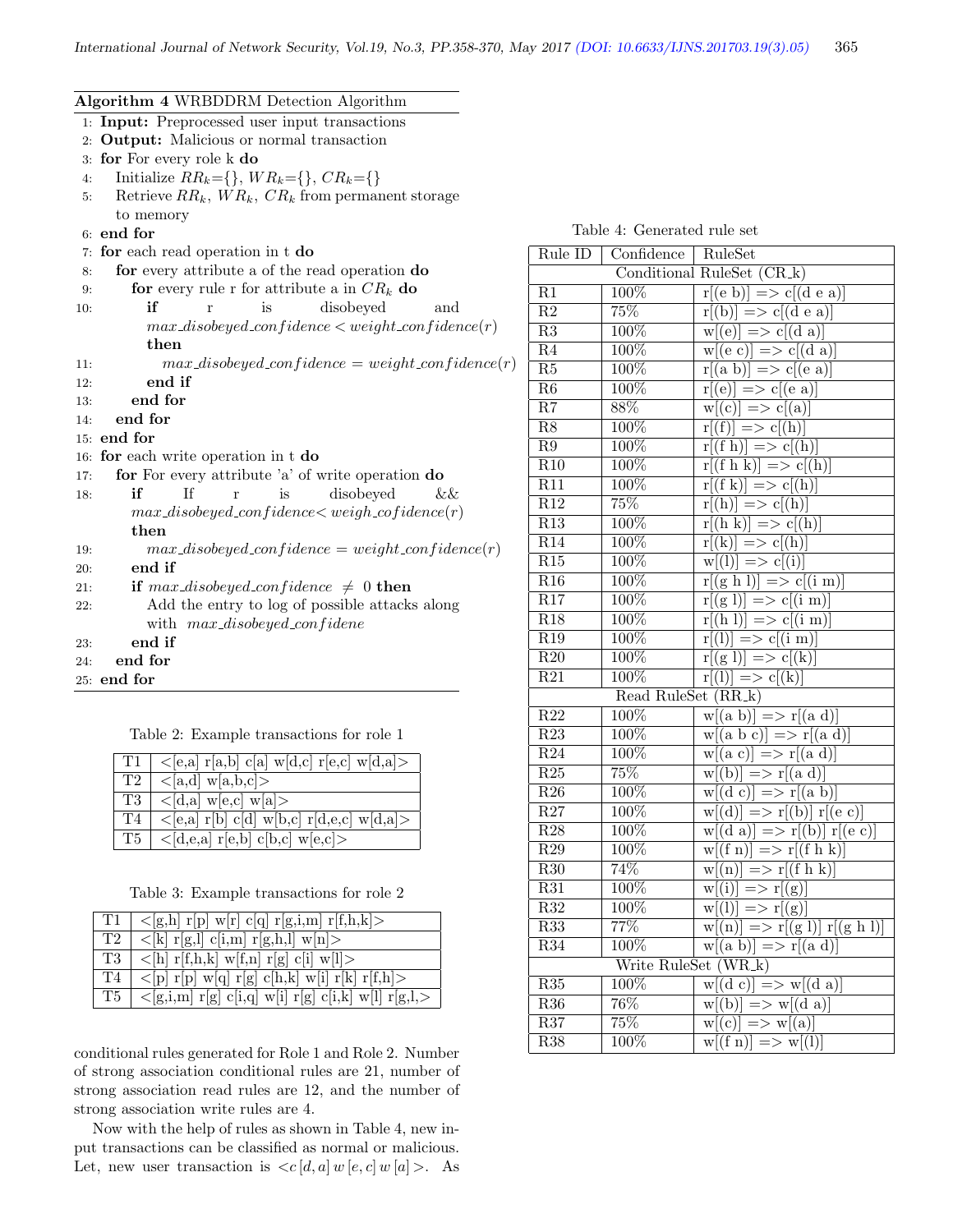the first operation is conditional operation in the transaction so there are no rules for it. Second operation is write on attributes e and c. One conditional rule R4 is present for write operation on e and c together and one conditional rule R3 is present for the write operation on e. For the given transaction, both the rules R4 and R3 are obeyed. Moving further, third operation is the write on attribute 'a' for which rule set contains no rule. As the transaction  $\langle c|d, a| \, w|e, c| \, w|a| \rangle$  obeys all the rules, therefore, it is considered as normal transaction.

Now, consider a new transaction  $\langle c(a), w(c), w(b) \rangle$ . In this first operation is conditional operation on attribute 'a', therefore no rule on conditional operation. Second operation is the write operation on attribute 'c'. R7 and R37 are rules of write operation on the attribute 'c'. New transaction follows rule R7. But rule R37 is not followed, so new transaction will be detected as malicious and maxdisobeyed-confidence is equal to confidence of R37 which is equal to 75%. Similarly, on attributes 'b' last operation is the write operation . R2, R25, and R36 are write rules on attribute 'b'. New transaction does not follow the rule R2, which has confidence equal to 75% that is equal to max-disobeyed-confidence. So, max-disobeyedconfidence will remain same i.e. 75%. Now rule R25 is also not followed by new transaction which has confidence equal to 75% and is equal to max-disobeyed-confidence. The max-disobeyed-confidence will remain same i.e. 75%. Now rule R36 is also not followed by new transaction which has confidence equal to 76% and greater than maxdisobeyed-confidence. The max-disobeyed-confidence will be updated from 75% to 76%.

# 6 Performance Results and Analysis

In this section, the comparison between our approach (WRBDDRM) and existing approach (RBDDRM) [34] is presented.

#### 6.1 Experimental Setup

We use Java programming language for implementation and testing of our approach using Net Beans IDE 7.4. We use TPC-C (online transaction processing benchmark) [41] database schema. We have considered only two roles in the system viz. customer and administrator which are represented by Role1 and Role2 in our implementation.

The synthetic dataset is used to evaluate the performance. We manually generated 40 genuine transactions executed by different roles. Synthetic dataset is generated from 40 genuine transactions which are populated to 600 genuine transactions randomly. While randomly populating transactions, we consider the frequency with which both the roles interact to the database. In our system, Role 1 is the customer who interacts with database more frequently than the Role 2; an administrator. So while populating, frequency of execution of any transaction by Role 1 is more than the frequency of execution of any transaction by Role 2. Attacks are generated by randomly changing the some attributes in the operations of benign transaction by another operation of the same relation (same relation of schema). In this way, 100 malicious transactions are generated. Results are taken on 100 benign and 100 malicious transactions to evaluate false negatives, true negative, true positives, false positive and recall value.

#### 6.2 Performance Results

The statistical results of the metrics: true negative, false positive, false negative, true positive and recall for RB-DDRM [34] and WRBDDRM are shown in Table 5 and Table 6 respectively. We have shown here five instances of both the approaches to make the analysis clear. In RBDDRM [34] and WRBDDRM, we have varied minimum support value from 20% to 45% and minimum confidence value from 60 to 75. In proposed WRBDDRM, we vary the sensitivity of attributes i.e. HS, MS, and LS in the range of 1 to 4 to get the results. Instances for RBDDRM [34] are represented as  $Id#$  and instances for WRBDDRM is represented as WId $#$  in Table 5 and Table 6 respectively. Role 1 and Role 2 are represented as R1 and R2 in Tables 5 and 6 respectively.

The values of True Negative, False Positive, False Negatives and True Positives are in terms of percentage. Recall Value is shown on the scale of 0 to 1.

#### 6.3 Analysis

As there is no common fix parameters in both the approaches; RBDDRM [34] and WRBDDRM, therefore we can not compare them directly. In RBDDRM [34] support and confidence for all the roles are same while in our proposed approach, for each role support and confidence are different. WRBDDRM also uses different sensitivity parameters for the attributes. We have taken different instances of both the approaches on the basis of their respective parameter values for comparison.

Both RBDDRM [34] and WRBDDRM are compared by taking instances of respective approaches, i.e.  $\mathrm{Id}\#$ and WId# on X-axis and performance evaluation metrics on the Y-axis. The same is presented in Figures 2, 3, 4, 5, and 6 respectively.

From the graphs, we can see that Id1 is an instance of RBDDRM [34] in which support and confidence are 30 and 60 respectively. WId1 is an instance of the WRBD-DRM in which support, confidence for Role 1 and Role 2 are 30, 60 and 35, 65 respectively. Weights for HS, MS, and LS attributes are 2, 1.5, and 1 respectively. Here, we see that support and confidence of Role 1 is same in both the approaches and support and confidence for Role 2 in our approach is more than RBDDRM [34]. Due to this, less number of rules are generated compared to RB-DDRM [34]. Weights are associated with the attributes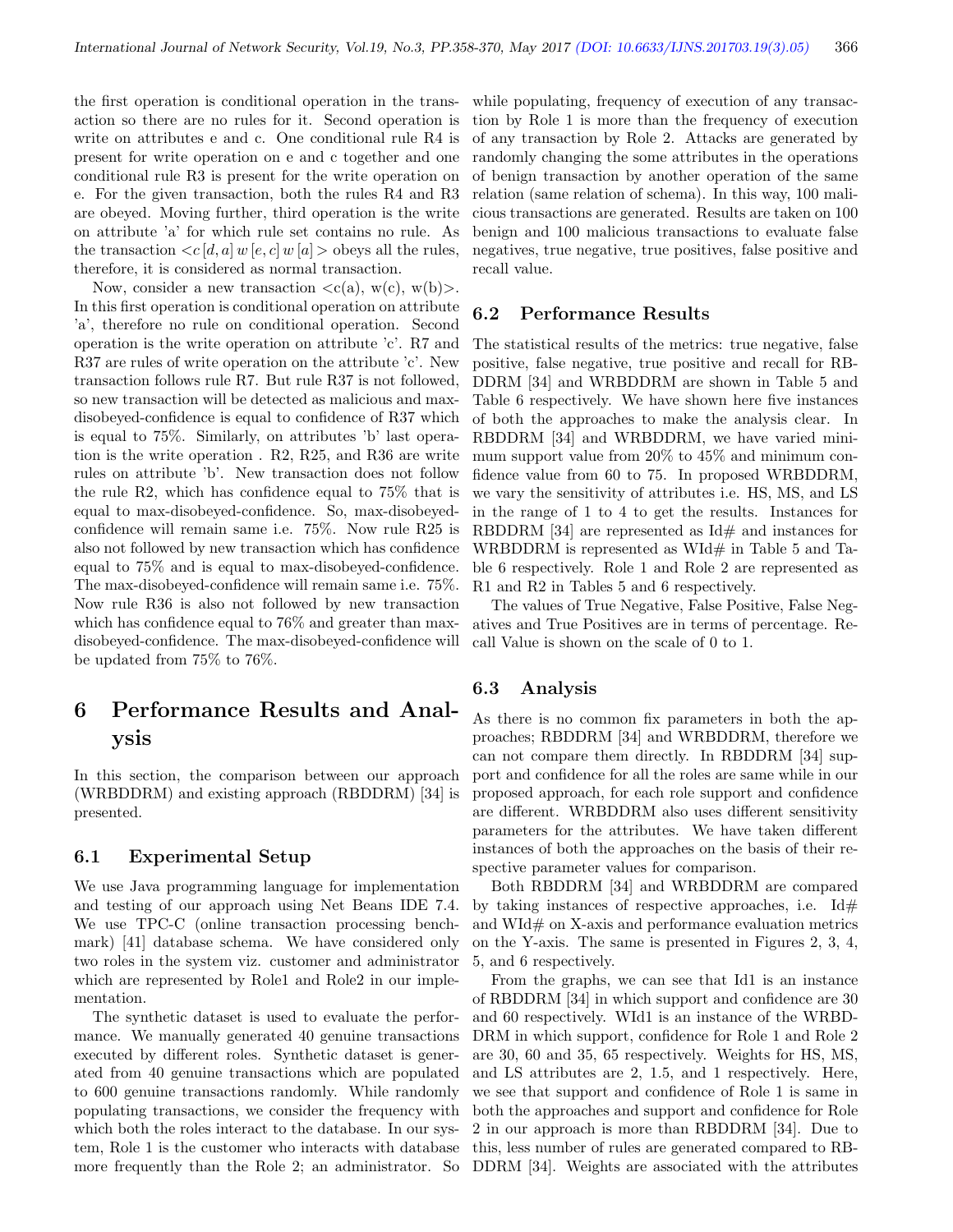| Instances of<br><b>RBDDRM</b> | Support<br>'%`<br>R1&R2 | $Confidence(\%)$<br>$R1\&R2$ | $TN(\%)$ | $FP(\%)$ | $FN(\%)$ | $TP(\%)$ | Recall |
|-------------------------------|-------------------------|------------------------------|----------|----------|----------|----------|--------|
| Id1                           | 30                      | 60                           | 45       | 55       | 47       | 53       | .53    |
| $\overline{\text{Id}2}$       | 35                      | 60                           | 55       | 45       | 47       | 53       | .53    |
| Id10                          | 25                      | 75                           | 73       | 27       | 53       | 47       | .47    |
| Id11                          | 25                      | 60                           | 55       | 45       | 38       | 62       | .62    |
| Id13                          | 45                      | 70                           | 82       | 18       | 67       | 33       | .33    |

Table 5: Results of RBDDRM algorithm [34]

| Instances<br>οf | Minimum<br>Support<br>$\mathscr{V}_0$ |    | Minimum<br>$Confidence(\%)$ |    | Weight of<br>Attributes |                | TN<br>$\%$ | FP<br>$\mathscr{C}_0$ | FN<br>$\%$ | TР<br>$\mathcal{O}_{(0)}$ | Recall |     |
|-----------------|---------------------------------------|----|-----------------------------|----|-------------------------|----------------|------------|-----------------------|------------|---------------------------|--------|-----|
| WRBDDRM         | R1                                    | R2 | R1                          | R2 | ΗS                      | MS             | LS         |                       |            |                           |        |     |
| WId1            | 30                                    | 35 | 60                          | 65 | $\overline{2}$          | 1.5            |            | 55                    | 45         | 41                        | 59     | .59 |
| WId2            | 30                                    | 35 | 60                          | 65 | 2.5                     | $\overline{2}$ |            | 43                    | 57         | 38                        | 62     | .62 |
| WId10           | 25                                    | 20 | 60                          | 55 | $\overline{2}$          | $1.5\,$        |            | 34                    | 66         | ⇁                         | 93     | .93 |
| WId11           | 25                                    | 20 | 55                          | 55 | $\overline{2}$          | 1.5            |            | 38                    | 62         | 10                        | 90     | .90 |
| WId13           | 45                                    | 45 | 70                          | 70 | $\overline{2}$          | 1.5            |            | 55                    | 45         | 44                        | 56     | .56 |

Table 6: Results of proposed WRBDDRM algorithm



Figure 2: TN Vs various instances of both the approaches

Figure 3: FP Vs various instances of both the approaches

on the basic of their sensitivity and relatively more rules will be generated that too results in increased recall value. Similarly, we can compare for other instances of both the approaches for any performance evaluation metrics used.

Figure 2 and Figure 3, shows the comparison of RBD-DRM approach [34] and WRBDDRM approach for true negative and false positive respectively. Figure 4 and Figure 5 show the comparison of false negatives and true positives of both the approaches.

It is also observed from the graph as shown in Figure 3 that false positives of our approach are more than the existing RBDDRM [34] approach; but there is a significant improvement in case of false negatives as shown in Figure 4. False negatives in WRBDDRM are lesser and

true positive rate is higher than RBDDRM [34]. Due to the lower false negative rate and higher false positive rate, attack detection capability of WRBDDRM is reasonably high. Comparisons for attack detection capabilities i.e. recall value of our approach and RBDDRM [34] is shown in Figure 6. Improvement in case of false positives for our approach is not adequate because of generating more conditional rules due to the consideration of the attributes' sensitivity. This can be reduced by considering the separate support and confidence for conditional rules.

From the graph as shown in Figure 6, we can say that, for every similar type of instance in both the approaches, recall value of WRBDDRM is higher than the RBDDRM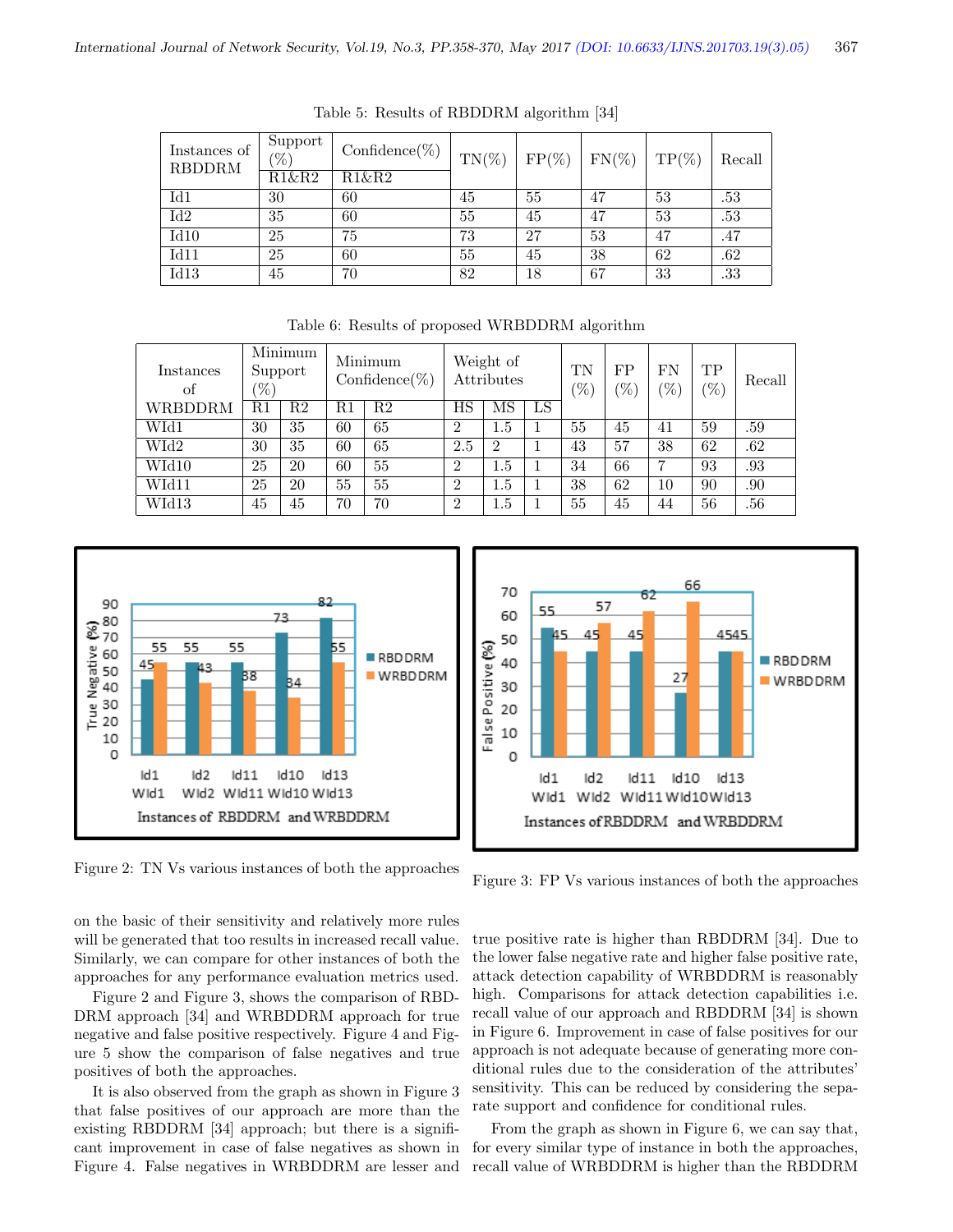

Figure 4: FN Vs various instances of both the approaches



Figure 5: TP Vs various instances of both the approaches



Figure 6: Recall Vs various instances of both the approaches

approach [34].

## 7 Conclusion

The proposed approach incorporated weighted data dependency rules to strengthen the security of database IDS. By analyzing the experimental results, it is clearly observed that our approach WRBDDRM outperforms in terms of attack detection capability i.e. recall value compared to RBDDRM algorithm.

## Acknowledgments

This research work is supported by Institute Research Grant (Ref. No.: Dean (R&C)/1503/2013-14, dated: 17- 02-2014) of S. V. National Institute of Technology Surat (Gujarat) 395007-India.

## References

- [1] M. H. Aghdam and P. Kabiri, "Feature selection for intrusion detection system using ant colony optimization," International Journal of Network Security, vol. 18, no. 3, pp. 420–432, 2016.
- [2] R. Agrawal and R. Srikant, "Mining sequential patterns," in Proceedings of the Eleventh IEEE International Conference on Data Engineering, pp. 3–14, 1995.
- [3] R. Bace and P. Mell, "NIST special publication on intrusion detection systems," Technical Report, DTIC Document, 2001.
- [4] W. Baker, M. Goudie, A. Hutton, C. D. Hylender, C. Novak, D. Ostertag, C. Porter, and M Rosen, "2010 data breach investigations report," Verizon RISK Team, 2010.
- [5] T. Barbaro and M. Andzeller, 2008 Data Breach Investigations Report, 2008. (http: //www.verizonenterprise.com/resources/ security/databreachreport.pdf)
- [6] E. Bertino, S. Jajodia, and P. Samarati, "Database security: research and practice," Information Systems, vol. 20, no. 7, pp. 537–556, 1995.
- [7] E. Bertino, T. Leggieri, and E. Terzi, "Securing dbms: characterizing and detecting query floods," in Proceedings of the 2004 Information Security Conference, pp. 195–206, Springer, 2004.
- [8] E. Bertino, E. Terzi, A. Kamra, and A. Vakali, "Intrusion detection in RBAC-administered databases," in Proceedings of 21st IEEE Annual Computer Security Applications Conference, pp. 1–10, 2005.
- [9] A. S. Chikhale, and S. S. Dhande, "Protection of data base security via collaborative inference detection," International Journal of Advanced Research, vol. 3, no. 2, pp. 665–670, 2015.
- [10] C. Y. Chung, M. Gertz, and K. Levitt, "Demids: A misuse detection system for database systems," in Integrity and Internal Control in Information Systems, pp. 159–178. Springer, 2000.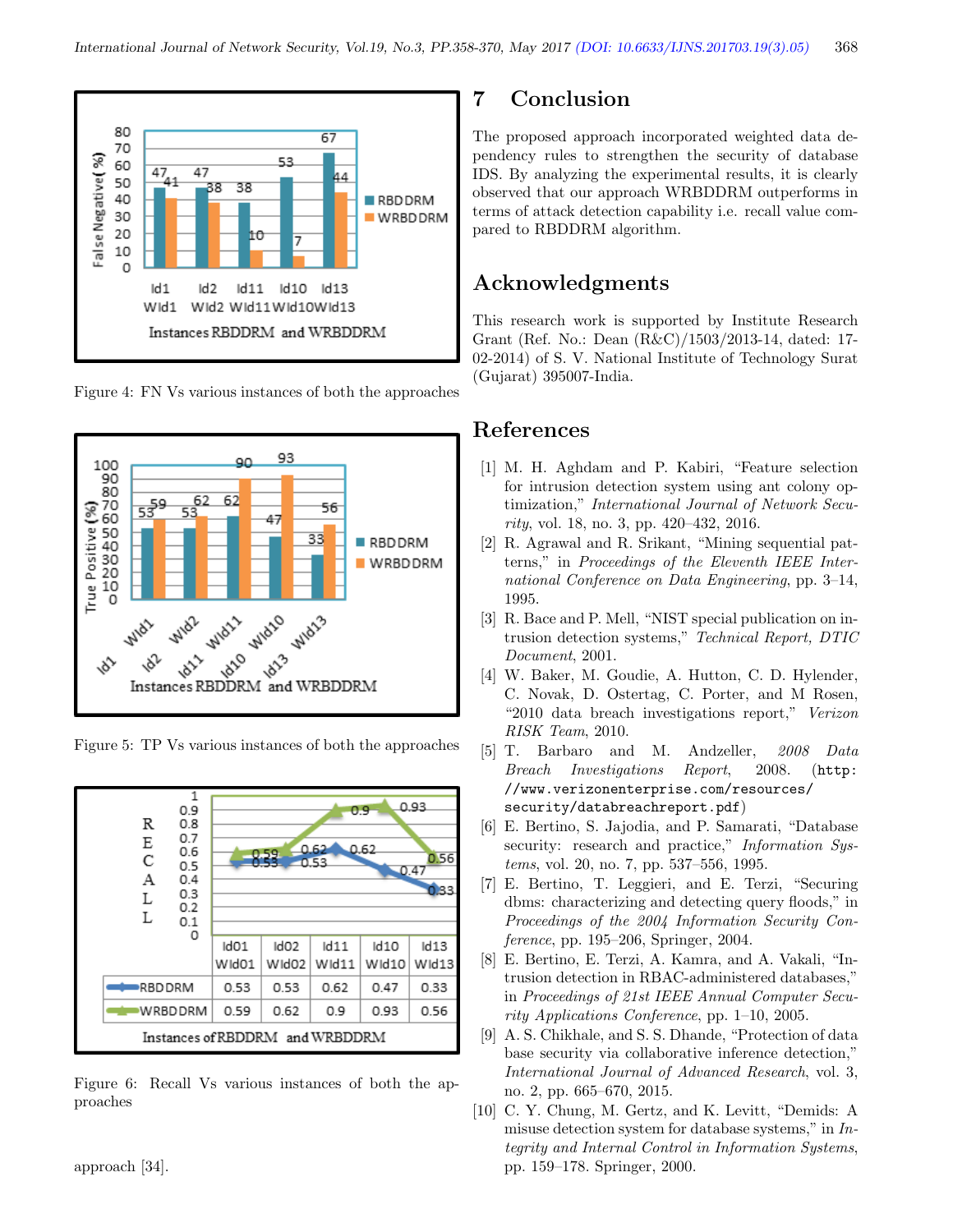- [11] L. Coppolino, S. D. Antonio, A. Garofalo, and L. Romano, "Applying data mining techniques to intrusion detection in wireless sensor networks," in Proceedings of IEEE 8th International Conference on P2P, Parallel, Grid, Cloud and Internet Computing, pp. 247– 254, 2013.
- [12] S. Hashemi, Y. Yang, D. Zabihzadeh, and M. Kangavari, "Detecting intrusion transactions in databases using data item dependencies and anomaly analysis," *Expert Systems*, vol. 25, no. 5, pp.  $460-473$ , 2008.
- [13] Y. Hu and B. Panda, "A data mining approach for database intrusion detection," in Proceedings of the 2004 ACM Symposium on Applied Computing, pp. 711–716, 2004.
- [14] N. Hubballi and V. Suryanarayanan, "False alarm minimization techniques in signature-based intrusion detection systems: A survey," Computer Communications, vol. 49, pp. 1–17, 2014.
- [15] Identity Theft Resourse Center, 2008 Data Breach Insider Theft Category Summary, 2008. (http:// www.idtheftcenter.org)
- [16] Identity Theft Resourse Center, 2013 Data Breach Insider Theft Category Summary, 2013. ( http://www.idtheftcenter.org/images/breach/ Insider\_Theft\_Summary\_2013.pdf)
- [17] Info Security, 22 Million User IDS May Have Been Stolen From Yahoo Japan, 2013. (http: //www.infosecurity-magazine.com/view/32498/ 22-million-user-ids-may-have-been-stolen-/ /from-yahoo-japanutm\_medium=twitterutm\_ source=twitterfeed)
- [18] J. Jabez and B. Muthukumar, "Intrusion detection system (ids): Anomaly detection using outlier detection approach," Procedia Computer Science, vol. 48, pp. 338–346, 2015.
- [19] H. Jelodar, J. Aramideh, "Common techniques and tools for the analysis of open source software in order to detect code clones: A study," International Journal of Electronics and Information Engineering, vol. 1, no. 2, pp. 64–69, 2014.
- [20] A. Kamra and E. Bertino, "Design and implementation of an intrusion response system for relational databases," IEEE Transactions on Knowledge and Data Engineering, vol. 23, no. 6, pp. 875–888, 2011.
- [21] A. Kamra, E. Terzi, and E. Bertino, "Detecting anomalous access patterns in relational databases," The VLDB Journal, vol. 17, no. 5, pp. 1063–1077, 2008.
- [22] D. Kumar and N. Kumar, "An approach for collaborative decision in distributed intrusion detection system," International Journal of Computer Applications, vol. 133, no. 13, pp. 8–14, 2016.
- [23] M. Kumar, K. Dutta, I. Chopra, "Impact of wormhole attack on data aggregation in hieracrchical WSN," International Journal of Electronics and Information Engineering, vol. 1, no. 2, pp. 70–77, 2014.
- [24] V. Lee, J. Stankovic, and S. H. Son, "Intrusion detection in real-time database systems via time signatures," in Proceedings of 6th IEEE Real-Time Technology and Applications Symposium, pp. 124–133, 2000.
- [25] P. Liu, "Architectures for intrusion tolerant database systems," in Proceedings of IEEE 18th Annual Computer Security Applications Conference, pp. 311–320, 2002.
- [26] W. L. Low, J. Lee, and P. Teoh, "Didafit: Detecting intrusions in databases through fingerprinting transactions," in Proceedings of 4th International Conference on Enterprise Information Systems , pp. 121– 128, 2002.
- [27] W. Lucyshyn, L. A. Gordon, M. P. Loeb, and R. Richardson, "2004 CSI/FBI computer crime and security survey," Computer Security Institute, 2004.
- [28] W. Lucyshyn, L. A. Gordon, M. P. Loeb, and R. Richardson, "2005 CSI/FBI computer crime and security survey," Computer Security Institute, 2005.
- [29] W. Lucyshyn, L. A. Gordon, M. P. Loeb, and R. Richardson, "2006 CSI/FBI computer crime and security survey," *Computer Security Institute*, 2006.
- [30] S. Mathew, M. Petropoulos, H. Q. Ngo, and S. Upadhyaya, "A data-centric approach to insider attack detection in database systems," in Proceedings 13th International Symposium on Recent Advances in Intrusion Detection, pp. 382–401, Springer, 2010.
- [31] G. V. Nadiammai and M. Hemalatha, "Effective approach toward intrusion detection system using data mining techniques," Egyptian Informatics Journal, vol. 15, no. 1, pp. 37–50, 2014.
- [32] S. Pan, T. H. Morris, and U. Adhikari, "A specification-based intrusion detection framework for cyber-physical environment in electric power system.," International Journal of Network Security, vol. 17, no. 2, pp. 174–188, 2015.
- [33] U. P. Rao, G. J. Sahani, and D. R. Patel, "Machine learning proposed approach for detecting database intrusions in rbac enabled databases," in Proceedings of IEEE International Conference on Computing Communication and Networking Technologies  $(ICCCNT'10)$ , pp. 1–4, 2010.
- [34] U. P. Rao and N. K. Singh, "Detection of privilege abuse in RBAC administered database," in Intelligent Systems in Science and Information, pp. 57–76, Springer, 2015.
- [35] U. P. Rao, N. K. Singh, A. R. Amin, and K. Sahu, "Enhancing detection rate in database intrusion detection system," in Proceedings of IEEE Science and Information Conference (SAI'14), pp. 556–563, 2014.
- [36] R. Richardson, "The 12th annual computer crime and security survey," Computer Security Institute, pp. 1–30, 2007.
- [37] R. Richardson, "The 13th Csi computer crime and security survey," Computer Security Institute, pp. 1– 30, 2008.